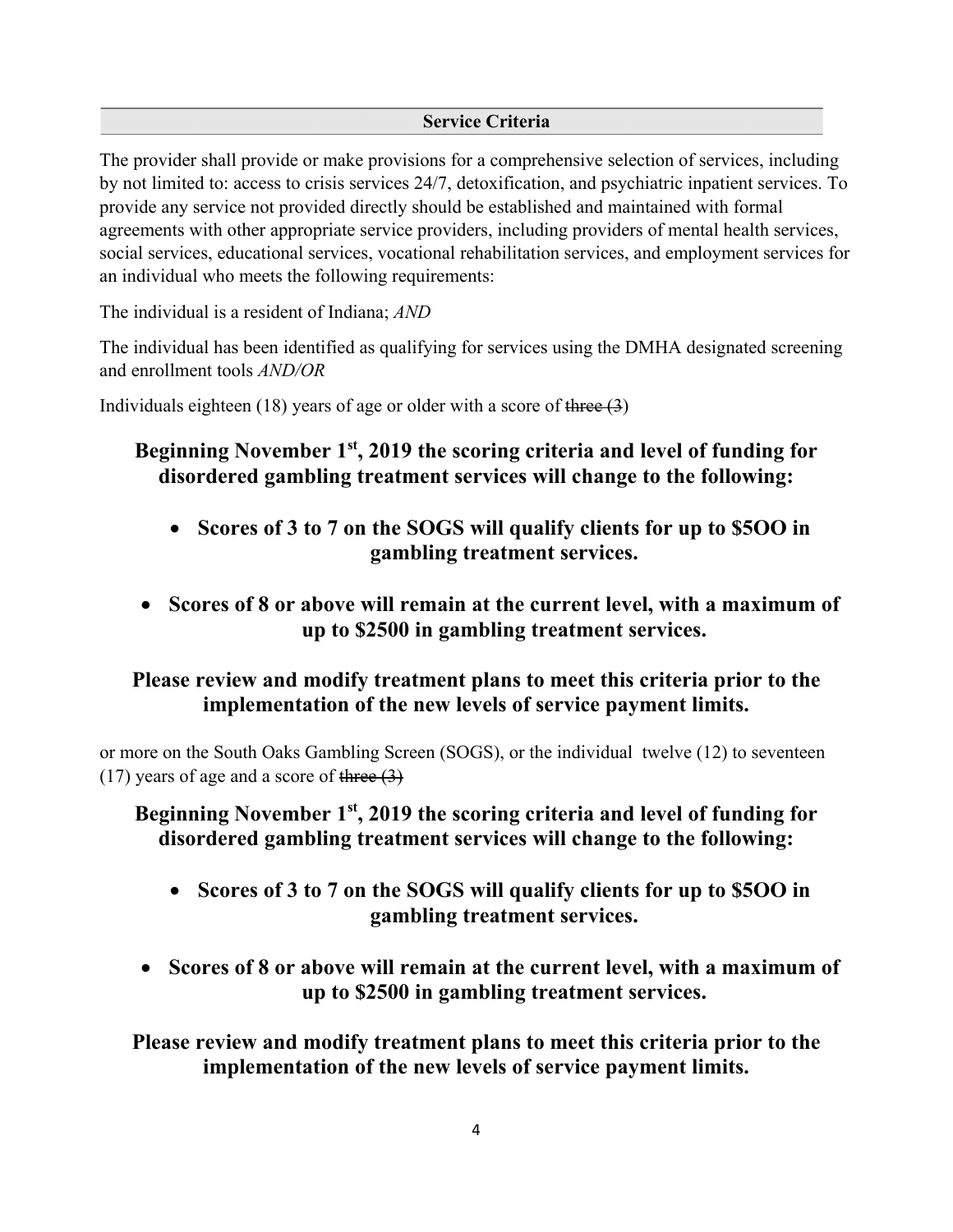or more on the South Oaks Gambling Screen Revised Adolescent (SOGS-RA), AND

The results reflect gambling behavior over the twelve (12) month period prior to screening.

### **Screening Requirements for Providers Screening Requirements for Providers**

### **Screening of All Clients**

Service Providers with an agreement for Disordered Gambling Services are required to screen all clients ages 12 and older for Disordered Gambling upon intake and re-assessment.

Providers are to us the following screening tool\*:

 Brief Biosocial Gambling Screen (**http://www.ncrg.org/resources/brief-biosocialgambling-screen**)

**This screen has shown to have better sensitivity to identifying potential disordered gambling issues. Than many of the other screens used such as the Lie/Bet.** 

**The screening tool serves as the catalyst to further screening and discussion with the client.** 

## \*The Difference between Screening and Assessment

Screening helps determine the potential need for a more comprehensive assessment. The purpose of assessment is to gather the detailed information needed for a treatment plan that meets the specific needs of the individual. Many standardized instruments and interview protocols are available to help counselors perform appropriate screening and assessment for individuals.

Screening involves asking questions carefully designed to determine the need for a more thorough evaluation for a particular problem or disorder. Many screening instruments require little or no special training to administer. Screening differs from assessment in the following ways:

- *Screening* is a process for evaluating the possible presence of a particular problem. The outcome is normally a simple yes or no.
- *Assessment* is a process for defining the nature of that problem, determining a diagnosis, and developing specific treatment recommendations for addressing the problem or diagnosis.

Center for Substance Abuse Treatment. Substance Abuse Treatment: Addressing the Specific Needs of Women. Rockville (MD): Substance Abuse and Mental Health Services Administration (US); 2009. (Treatment Improvement Protocol (TIP) Series, No. 51.) Chapter 4: Screening and Assessment. Available from: https://www.ncbi.nlm.nih.gov/books/NBK83253/

# **Providers shall** *not* **use the Lie Bet or South Oaks Gambling Screen as the initial tool to identify those who may need services.**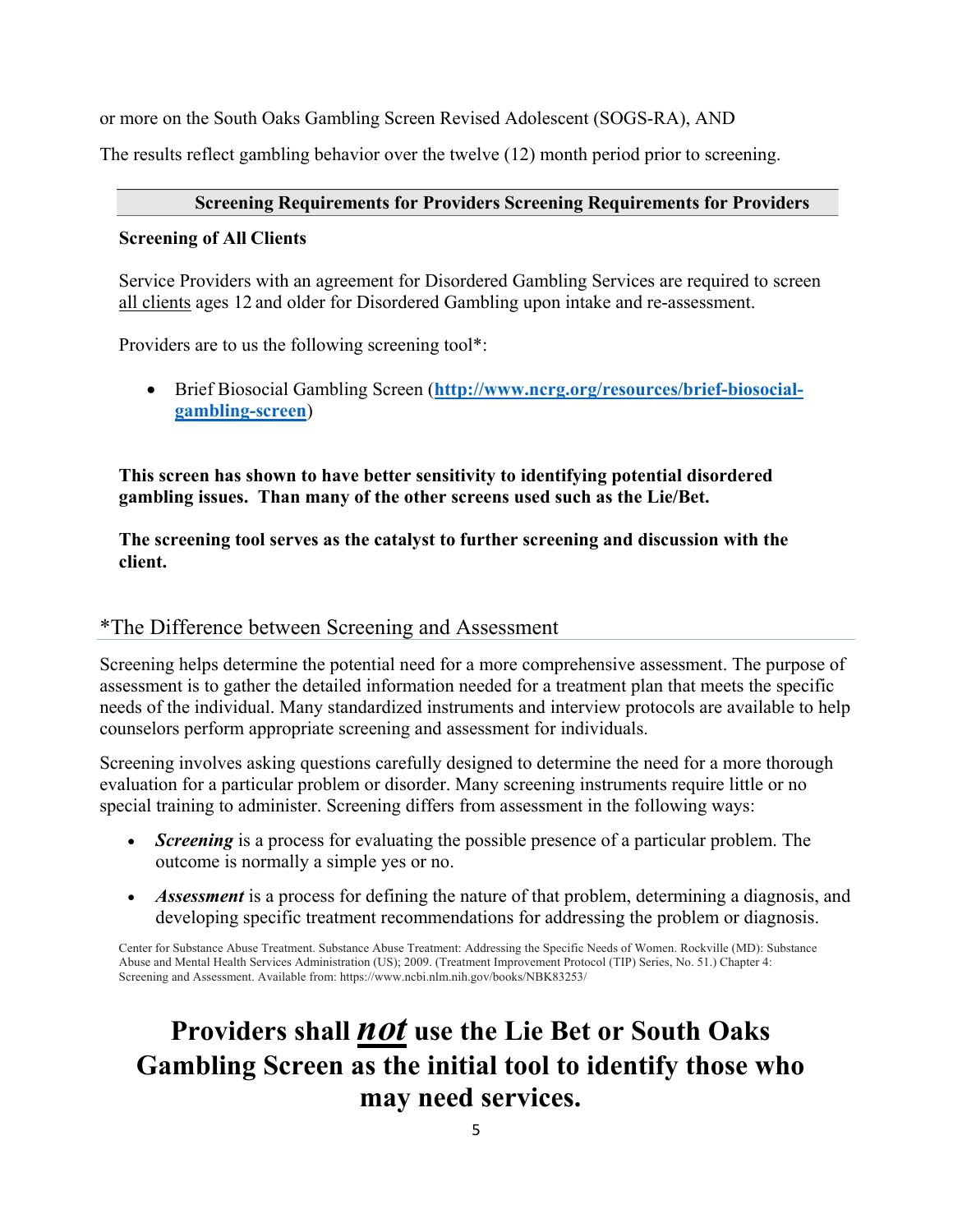Clients scoring a positive outcome on one or more of these tools should then be administered the DMHA identified enrollment tool, which is currently the South Oaks Gambling Screen (SOGS) or the South Oaks Gambling Screen Revised Adolescent (SOGS-RA). The SOGS is currently the required tool for identifying eligibility for receiving funding for disordered gambling treatment services through the agencies' provider agreement with the state.

**Note: The South Oaks Gambling Screen (SOGS) and the South Oaks Gambling Screen Revised Adolescent (SOGS-RA) are the assessment tools used currently for Enrollment into treatment in Indiana. The SOGS is based on DSM-IV criteria, (Lesieur & Blume, 1987). When administering the SOGS, clinicians are to complete the form with the consumer and to ask questions that reflect gambling behavior 12 months prior to the screening.** 

# **Just handing the form to the client to complete is not using the tool with fidelity.**

#### **SFY 20--Procedures for Enrolling Consumers with Disordered Gambling**

- 1. A completed SOGS or SOGS-RA is required for payment for individuals meeting eligibility criteria with scores equal to or greater than three  $(3)$ .
- 2.

.

## **Beginning November 1st, 2019 the scoring criteria and level of funding for disordered gambling treatment services will change to the following:**

- **Scores of 3 to 7 on the SOGS will qualify clients for up to \$5OO in gambling treatment services.**
- **Scores of 8 or above will remain at the current level, with a maximum of up to \$2500 in gambling treatment services.**

## **Please review and modify treatment plans to meet this criteria prior to the implementation of the new levels of service payment limits.**

3. The score must reflect gambling activity over the past twelve (12) months and be documented in the clinical record. The actual score on the SOGS will determine the available services for each client. Providers should retain a copy of this completed SOGS. The SOGS or SOGS- RA should indicate the following: the individual's name, unique ID, the date the screen was completed, and the timeframe of symptoms reflected on the SOGS or SOGS-RA (e.g. symptoms of disordered gambling occurred more than one year ago, less than one year but more than six months ago, or six months ago). The date on the SOGS or SOGS-RA should correlate with the individual's progress notes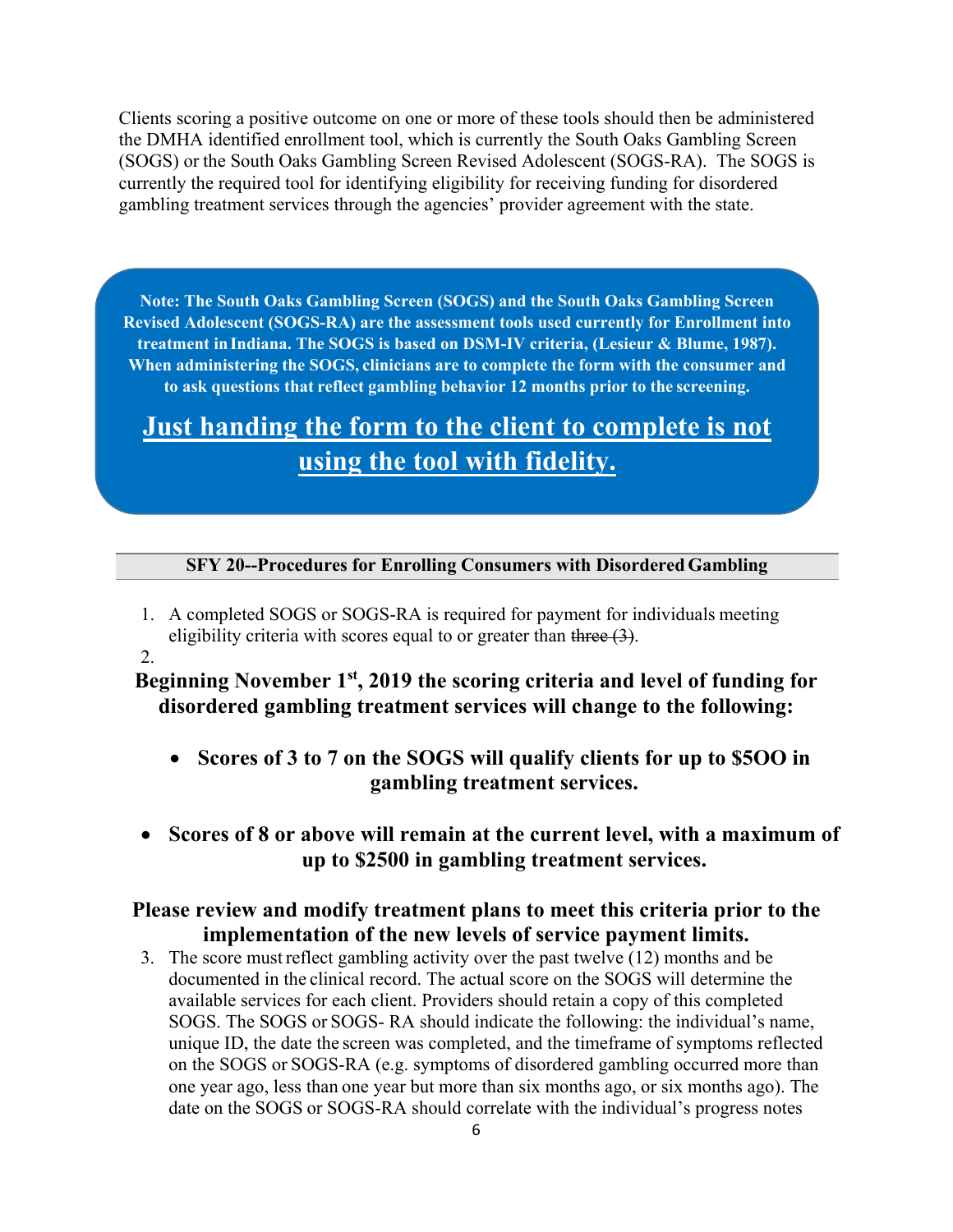located in the clinical record.

a. State funding for gambling is allowable only for individuals with a **current episode** of disordered gambling over the past twelve (12) months. An individual who has a history of disordered gambling but has not experienced problematic gambling behavior within the previous twelve (12) months is not appropriate for state funding for gambling treatment.

*Note: If the consumer has been in continuous treatment and continuing into new fiscal year, rescreen and make note if the timeframe of gambling behavior exceeds 12 months. Please indicate this on the SOGS and in the Individualized Integrated Care Plan (IICP).*

- **2.** Individuals identified as having a gambling disorder, shall have this reflected on the individual's master Individualized Integrated Care Plan. The plan shall specifically identify disordered gambling. Individual's needs and goals shall be specific to the treatment objectives for the client. **Treatment plans are not one size fits all.**
- 3. Gambling severity shall be identified using the score on the South Oaks Gambling Screen. The severity identification shall determine the disordered gambling service package that shall be used to develop the client's Individualized Integrated Care Plan (IICP).